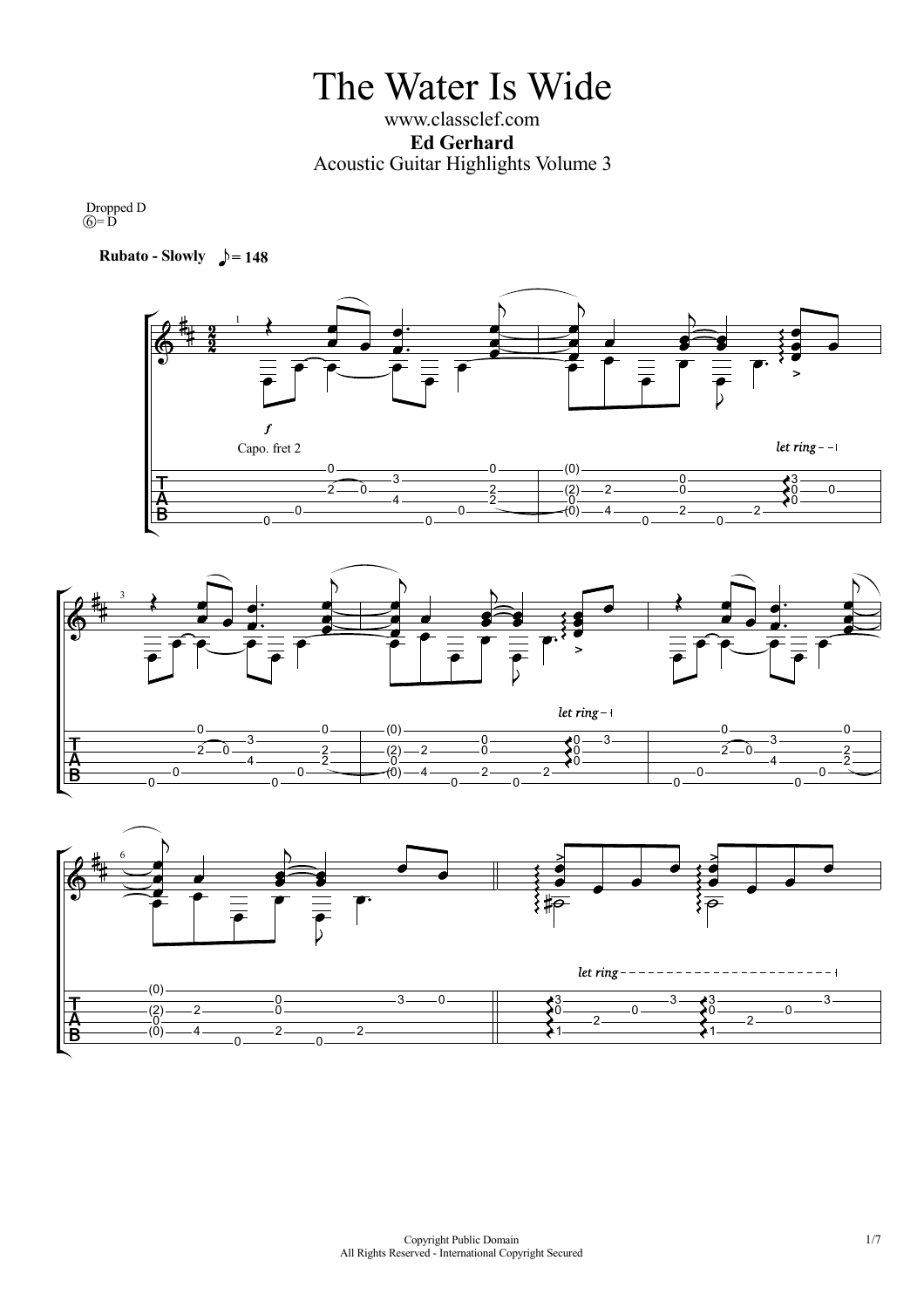





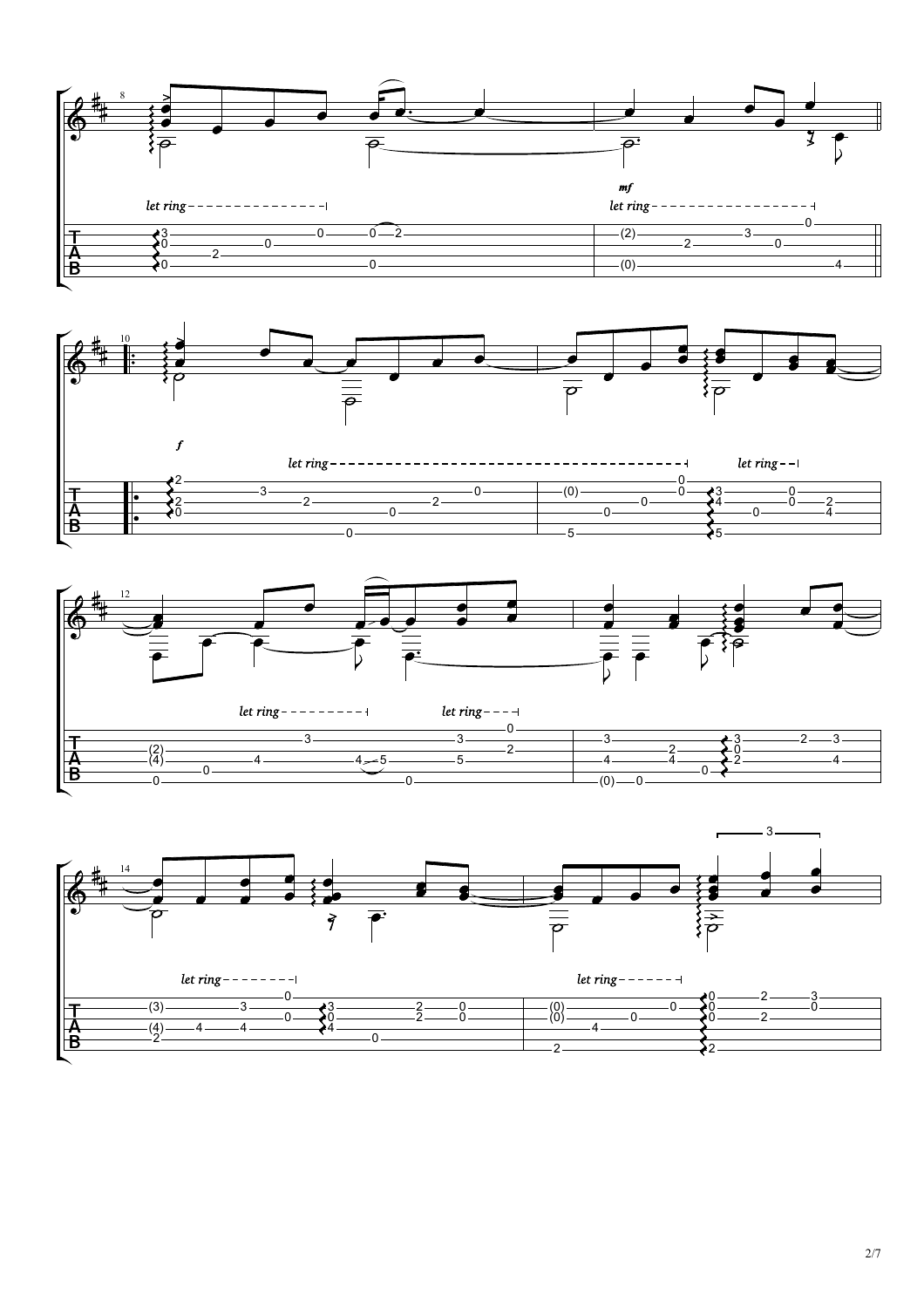

 $\sim$ 







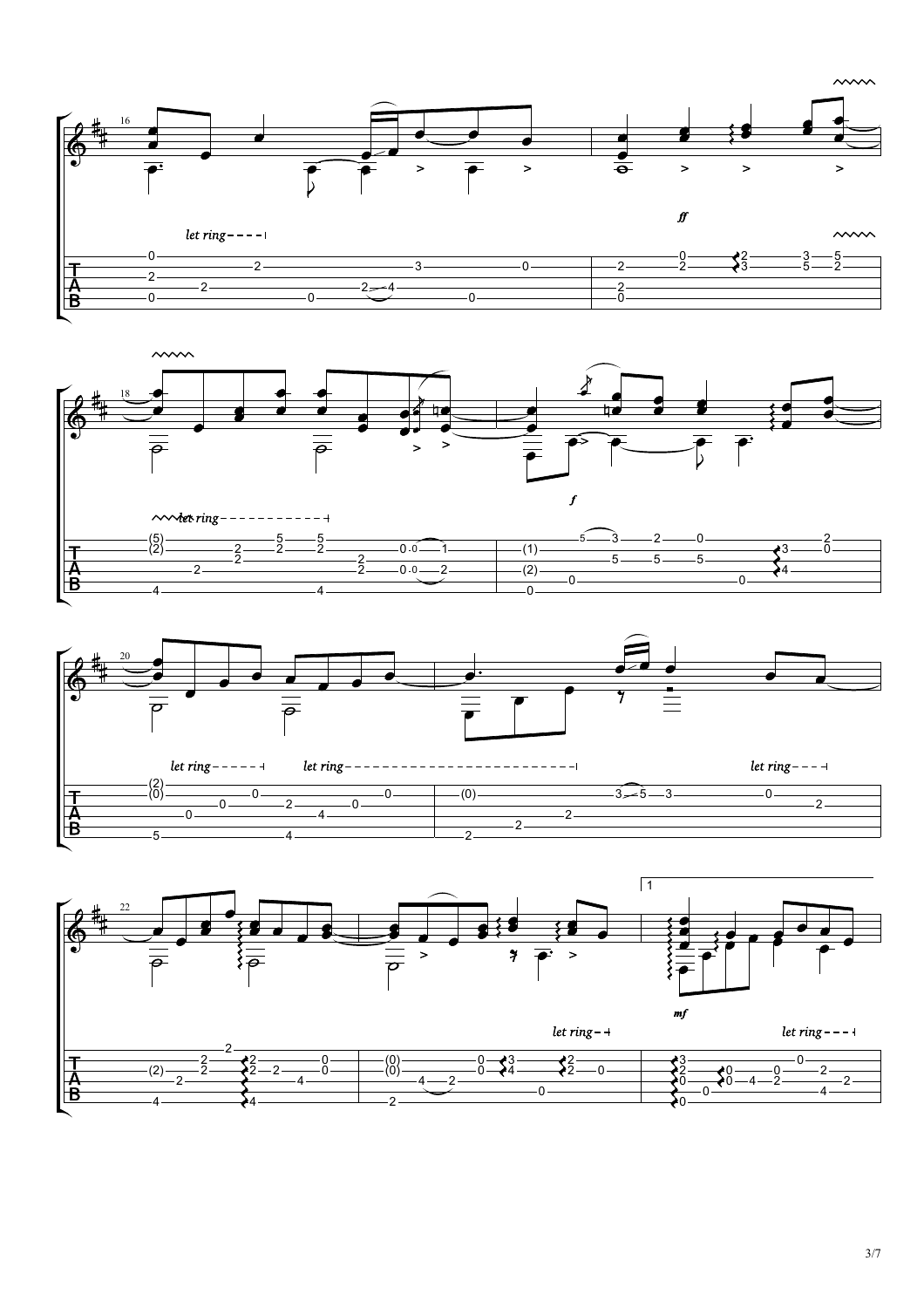





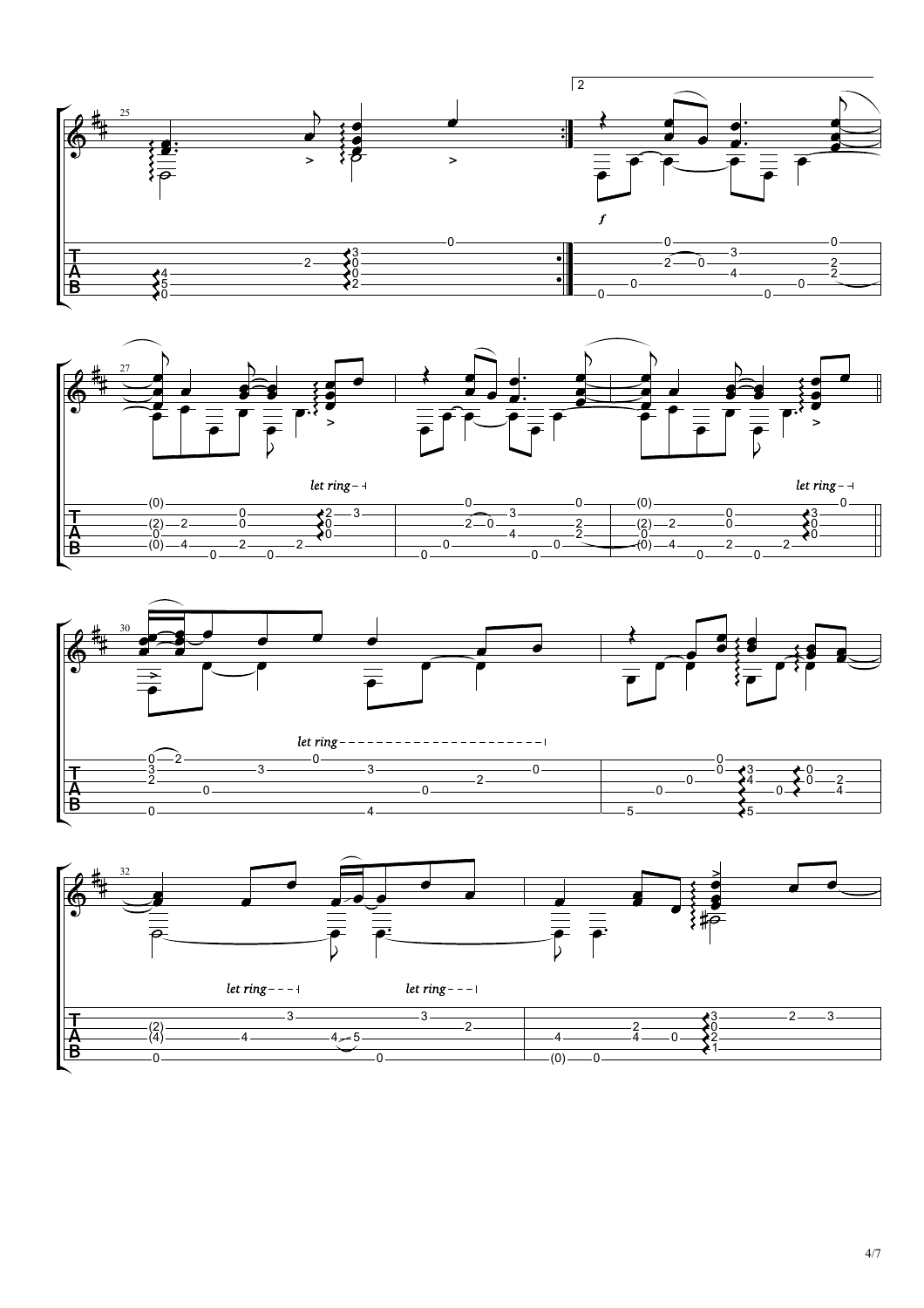







5/7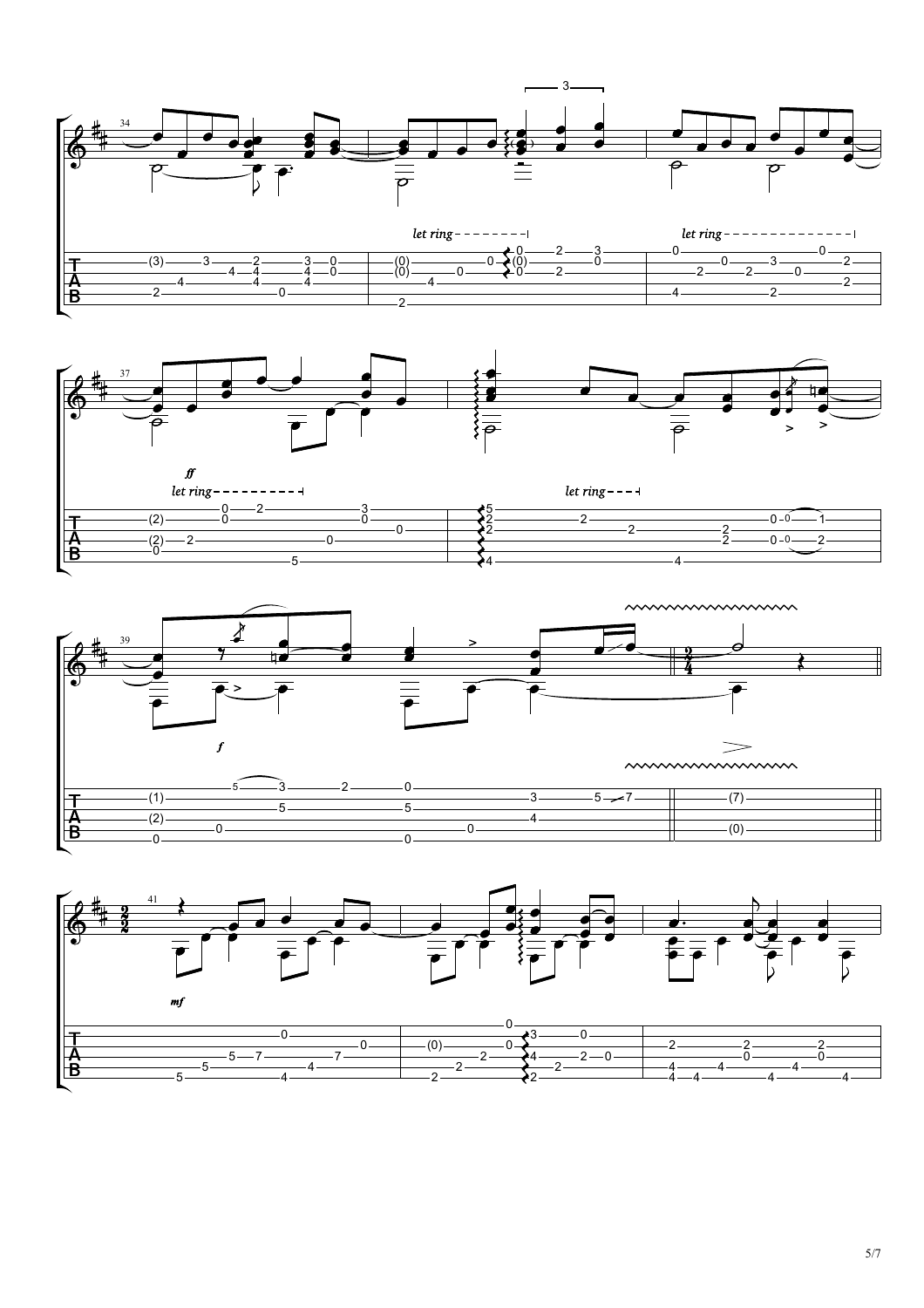





 $\ddot{4}$   $\frac{1}{2}$   $\frac{1}{2}$   $\frac{1}{2}$   $\frac{1}{2}$   $\frac{1}{2}$   $\frac{1}{2}$   $\frac{1}{2}$   $\frac{1}{2}$   $\frac{1}{2}$   $\frac{1}{2}$   $\frac{1}{2}$   $\frac{1}{2}$   $\frac{1}{2}$   $\frac{1}{2}$   $\frac{1}{2}$   $\frac{1}{2}$   $\frac{1}{2}$   $\frac{1}{2}$   $\frac{1}{2}$   $\frac{1}{2}$   $\frac{1}{2}$   $\$